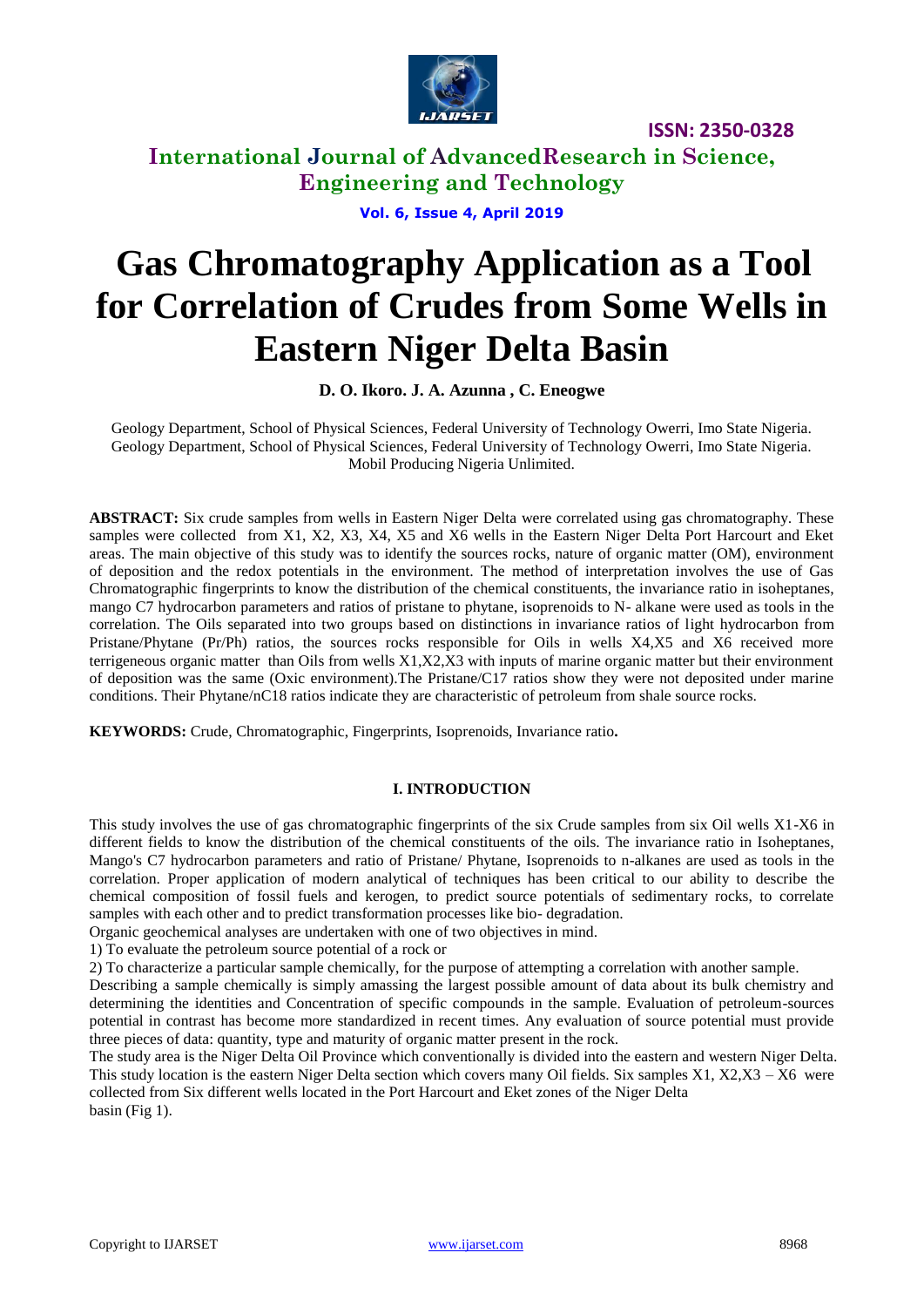

# **International Journal of AdvancedResearch in Science, Engineering and Technology**

### **Vol. 6, Issue 4, April 2019**



**Fig. 1: Map of the Niger Delta showing location of oil samples X1 – X6**

#### **II. STRATIGRAPHY**

The Niger Delta is situated on the continental margin of the Gulf of Guinea West Africa between Latituds  $3^0$  and  $6^{0N}$ and longitudes  $5^{0 \text{ and } 8^{0}}$ E. It extends from the Calabar Flank and the Abakaliki Trough in the east to Benin flank in the west and opens to the Atlantic Ocean in the South.

This basin is an offshoot of the Benue Trough – Anambra basin Complex which together with the basin are Closely linked with the triple Junction type (RRR) rift – ridge, a system that initiated the separation of south America from Africa in the Late Cretaceous times (Lehner and De Ruiter, 1977) the Niger Delta complex consists of Cenozoic formations deposited in a high energy constructive deltaic environment and differentiated into continental upper Delta top facies (Benin) paralic delta front (Agbada) and prodelta marine shales (Akata) (Table 1). The Akata Formation is basal, time transgresive lithologic unit of the Niger Delta complex composed mainly of marine shales deposited as the high energy delta advanced into deep water. It also contains sandy and silty sediments laid down as turbidtes and continental slope channel fills. The Akata shales are very rich in planktonic foraminifera (Weber, 1971) which make up more than 50% of the micro fauna.

The Agbada Formation overlies the Akata. It consists of alternating sands, sandstone and shales. The sandstones forming the main reservoirs of the Niger Delta. The Benin Formation is the upper most unit of the Niger delta basin. The formation consists of gravels, sandstones , siltstone and Shale. The shale content increases towards the base (Short and Stauble,1967). The formation can be recognized because of high sand content (70 - 100%), minor shale intercalations and the absence of brackish water and marine Faunas.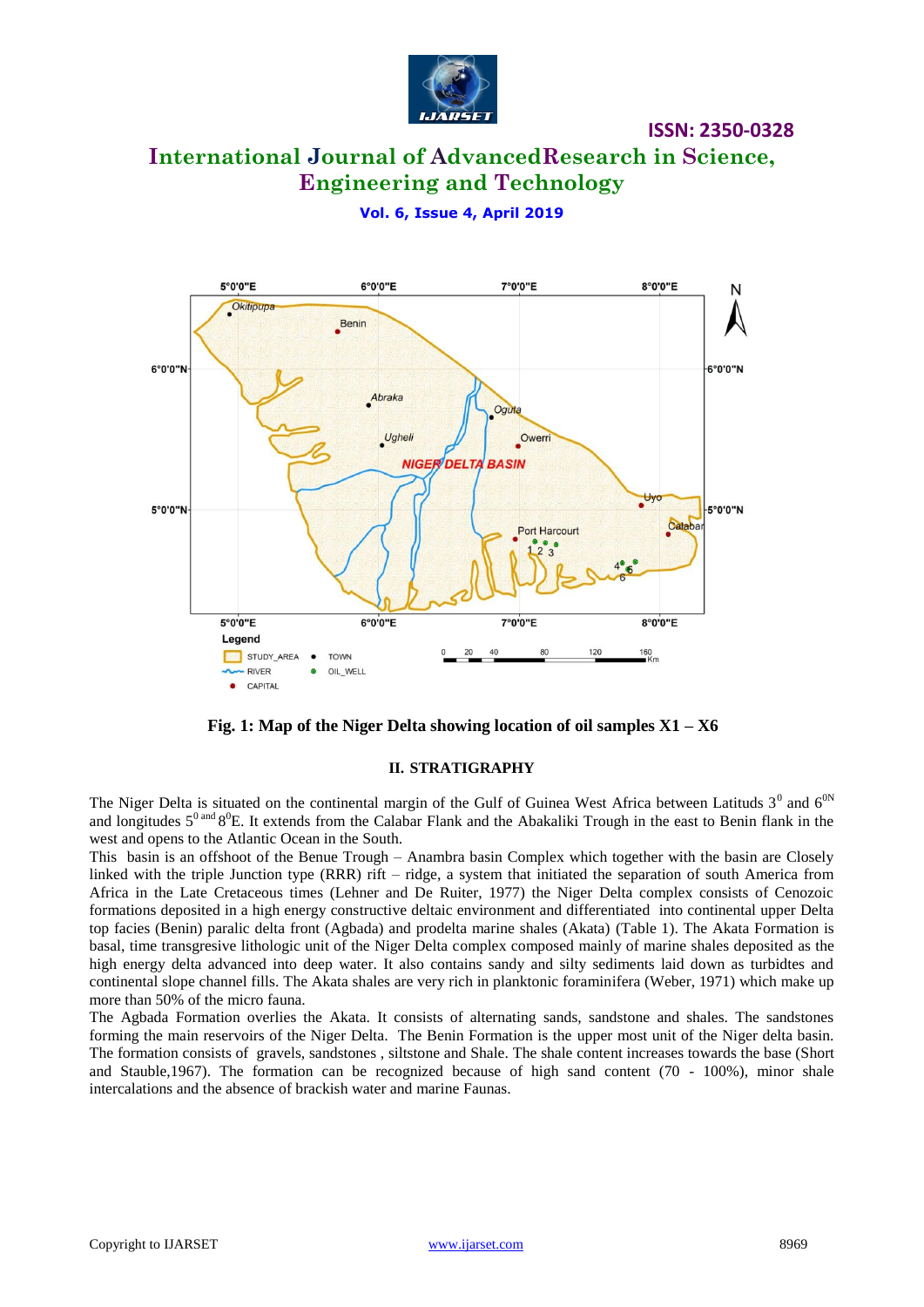

# **International Journal of AdvancedResearch in Science, Engineering and Technology**

#### **Vol. 6, Issue 4, April 2019**

| Table 1: Stratigraphic Column of Niger Delta Formations (after short and Stauble, 1967) |  |
|-----------------------------------------------------------------------------------------|--|
|-----------------------------------------------------------------------------------------|--|

| AGE             | <b>SURFACE</b>          | <b>SUBSURFACE</b>      | MEGA DEPOSITIONAL ENVIRON. |
|-----------------|-------------------------|------------------------|----------------------------|
| Pliocene Recent | <b>Benin Formation</b>  | <b>Benin Formation</b> | Continental                |
| Miocene Recent  | Ogwashi-Asaba Formation | Agbada Formation       | Paralic                    |
| Eocene Recent   | Ameki/Nanka Formation   | Agbada Formation       | Paralic                    |
| Paleocene       | Imo State               | Akata Formation        | Marine                     |

Oil and gas reservoirs in the Niger Delta basin occur in sand–sandstones throughout Agbada Formation, usually trapped in rollover anticlines associated with growth faults. Other forms of trap occur in the Niger Delta basin because of stacked sand/shale alternation. Most Oil fields in the Niger Delta have multiple reservoir levels with Oil Column heights averaging between 15-50m (Reijer, 1996).

Niger Delta crudes Consists of the following:

1) Light crude which is paraffinic and waxy and pour point from -7 to  $45^{\circ}$ C

2) Medium crude which is predominantly naphthenic, non waxy and has pour point less than  $-25^{\circ}$ C.

A good knowledge of the petroleum systems in mature basins is important for petroleum exploration efforts. Ekweozor and Daukoru, 1994; kulke,1995, Michael L.W Turtle et al 1999, identified one petroleum system the Tertiary Niger Delta (Akata – Agbada) petroleum system. Haack et al (2000) defined three petroleum systems for the Niger Delta, a Lower Cretaceous petroleum system Characterized by lacustrine source rocks in the North-western part of the delta; an Upper Cretaceous to Lower Paleocene petroleum system characterized by marine source rock also in the north-western part of the delta and a Tertiary deltaic petroleum system, comprising source rocks containing type II,II-III and type III kerogens that extends across the entire delta including the deep–water areas.

Based in organic matter content and type, Evamy et al (1978) proposed that both the marine shale (Akata Formation) and the shale interbedded with paralic sandstone lower Agbada Foration) were the source rocks for the Niger Delta of crudes. Ekweozor et al (1979) used ab-hopanes and Oleananes to finger print crudes with respect to their source on the western side of the delta.

Ekweozor and Okoye (1980) used geochemical maturity indicator including vitrinite reflectance data indicated rocks younger than the deeply buried lower part of the paralic sequence to be immature.

Ejedawe et al (1984) used maturity models to conclude that the central part of the Agbada shale sources the Oil while the Akata shale sources the gas. In other parts of the delta they believed that both shales source the Oil.

Stacher (1995), proposed that the Akata Formation is the only source rock volumetrically significant and whose depth of burial is consistent with the depth of the oil kitchen/ window.

Eneogwe et al (2002) analysed oils from onshore and offshore oil fields in the Niger delta, they found that the many of oils contain three Oleananes isomers. Oils generated at the early stage of hydrocarbon generation contain Oleananes. Those generated at peak of hydrocarbon generation do not contain Oleananes identifiable quantities.

Eneogwe and Ekundayo (2003) geochemically analysed some oils from eleven offshore and onshore field in the Northwest Niger Delta for their biomarker and isotopic compositions. In their finding, the oils grouped into three generic families. Family1 located in the onshore swamp to transition area, received sediments from predominantly Late Cretaceous or younger marine source rock laid down in a suboxic to oxic environment. Family 2, near offshore area, oils derived from Tertiary source facies with mix terrigenous and marine organic matter and family 3, located in the offshore area, sediments derived from Tertiary source rocks typical of those in oxic, near shore or deltaic setting receiving significant organic matter.

Eneogwe (2003) analysed fifty one oils from eleven fields in the Niger Delta for their C7 hydrocarbon contents using Hierarchical cluster Analysis and Principal Component analysis to discriminated the Oils into four sets which were distinct in all the seven variables used in the cluster analysis. The distribution of C7 hydrocarbons in the oils indicated two of the eleven fields are homogeneous in terms of oil type, whereas the rest are not.

Using the invariance ratios  $K_1$  and two-ring preference ratios, Eneogwe (2003) analysed thirty- five Oils from two fields in the offshore eastern Niger Delta. These Oils separated into two. Also Eneogwe and Ekundayo(2004) used mango's light hydrocarbon parameters to correlate some oil samples from the Western Niger delta which showed two groups. Based on their findings, two petroleum systems are present, the first being a terrigneous system deposited under oxic and non – stratified conditions. The second petroleum system shows evidence of generation from a source rock of marine organo–facies deposited under sub-oxic and stratified conditions.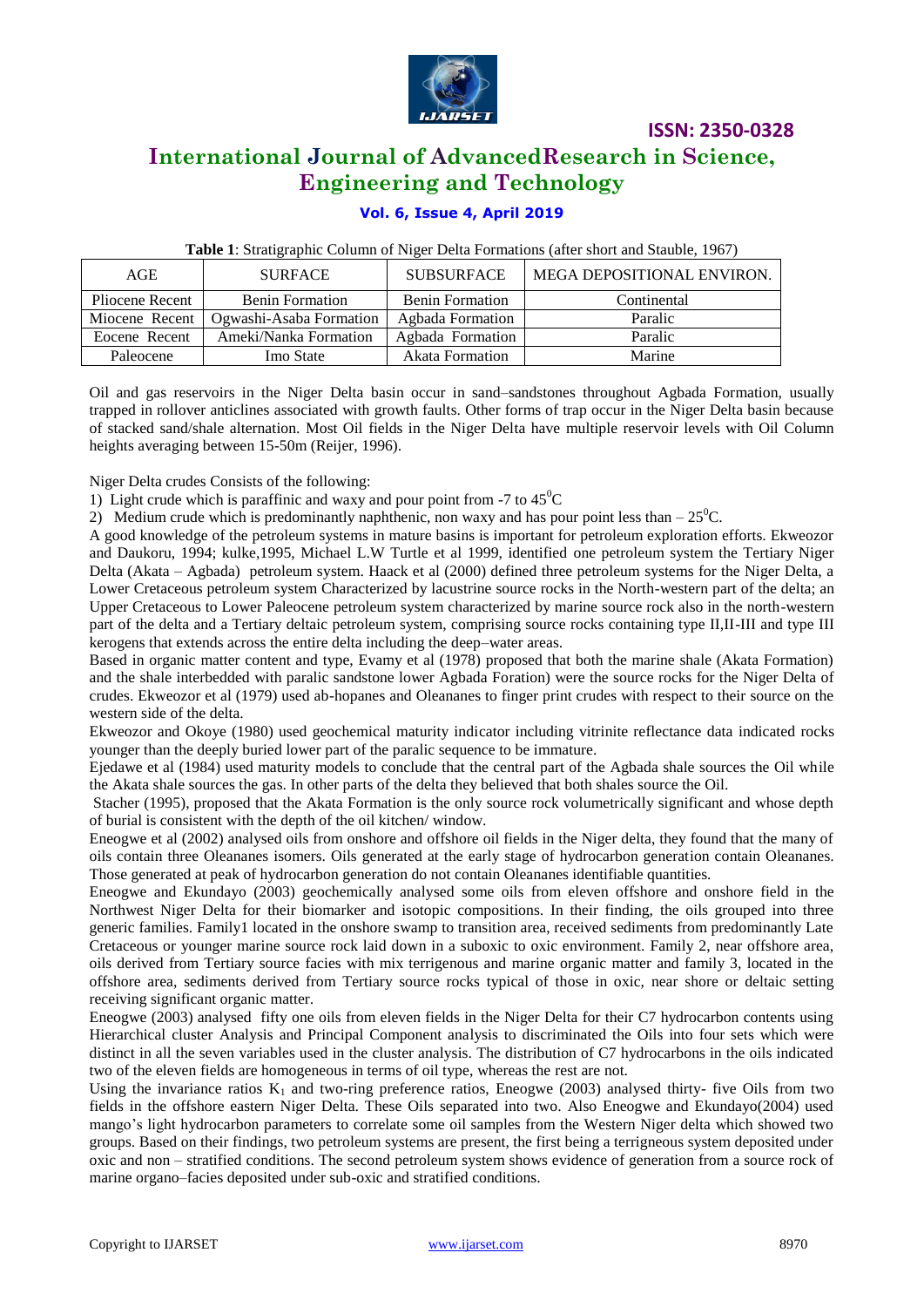

## **International Journal of AdvancedResearch in Science, Engineering and Technology**

**Vol. 6, Issue 4, April 2019**

#### **III. METHOD OF STUDY**

The study is based on the analysis of six crude samples randomly pooled from the eastern Niger Delta using Gas Chromatography. Gas chromatographic analyses are usually carried out on the saturated hydrocarbon fraction of crudes and bitumen. A gas chromatograph is an oven containing a long, thin coiled column of metal or glass. One end of if is attached to a heated injection port, through which the samples to be analysed can be introduced onto the column.

The other end is attached to a detector that can monitor the passage of the compounds out of the column after they have been separated. Sample to be analysed is injected with a syringe into the hot injection port. The molecules in the sample are vaporized rapidly and swept onto the column by an inert gas flowing continuously through the column. The components of the injected mixture separate as a result of differences in vapour pressure above the liquid phase and in solubility phase in the liquid phase. The rate of movement of a particular molecule through the column depends on how much time it spends in the vapour (in a state which it can be swept along) and how much time it spends immobilised in the liquid phase. Heavy molecules generally move more slowly than light ones. As the analysis is in progress, the oven can be gradually heated to increase the volatility and mobility of the heavier molecules. The gradual increase in column temperature permits both light and heavy components to pass through the column in a reasonable length of time.

As the compounds emerge from the column they are detected and a signal proportional to their concentration is recorded. The trace representing all the emerging compounds is known as gas chromatogram. Each peak ideally represents a single compound but sometimes two or more compounds emerge almost at the same time, and the peaks overlap. Two fundamentally different types of characteristics can be measured by geochemical techniques: they include bulk and specific parameters. Bulk parameter refer to properties of the whole sample which include, API gravity, sulphur content, saturated – hydrocarbon content, pour points etc. The specific parameters in contrast, measure in detail one characteristic of a small fraction of the sample: they include for example, the many types of biomarker ratios.

#### **IV. RESULTS AND INTERPRETATION**

#### **A.) GAS CHROMATOGRAPHIC FINGERPRINTS**

Some gas chromatographic finger prints are indicative of certain types of organic matter input. Least mature oils show a ummodal n- paraffin ( $\lt C_{15}$ ) can be related to low thermal maturity, migrational effects (phase separation) evaporative loss (weathering or water washing). Almost all the oils analysed contained hydrocarbons of the range  $C_3$ - $C_{33}$ which made them Suitable for this study.

The X1- X3 crudes showed reduced light ends (Unimodal), while X4- X6 indicated bimodal n-paraffin distribution and contain more heavy ends (Figures 3-8).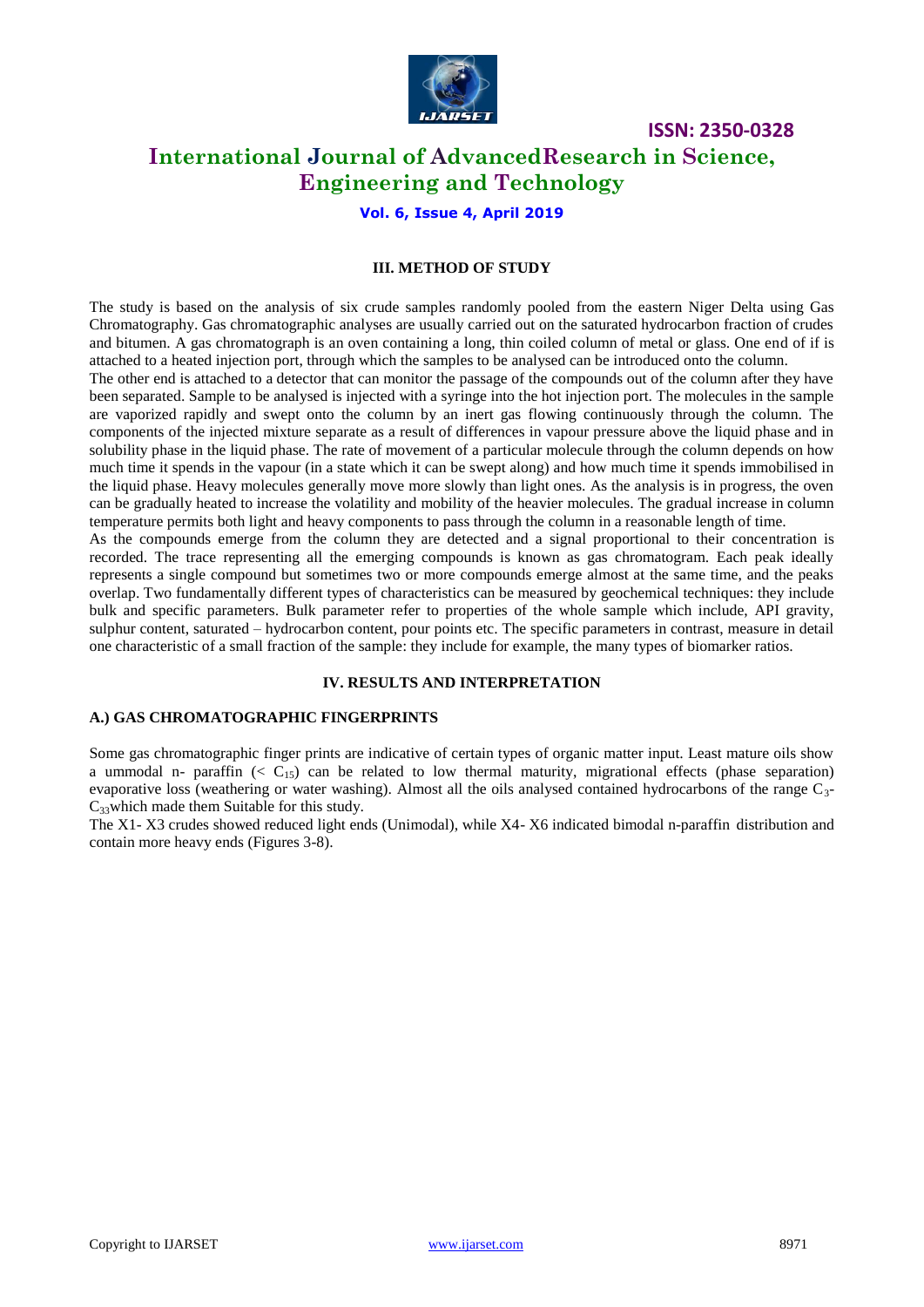

# **International Journal of AdvancedResearch in Science, Engineering and Technology**



### **Vol. 6, Issue 4, April 2019**

Fig 3 - 8: Chromatographs of Eastern Niger Delta Oil Samples X1 –X6

#### **B.) INVARIANCE RATIO IN ISOHEPTANE**

Invariance ratio in Isoheptane seen in all primary oils proved a useful tool for Oil correlation in Tertiary Niger Delta. Mango (1987) has shown that a ratio of Isoheptane (Invariance ratios) remains remarkably constant in all primary Oils. Mango (1994) divided C7 ratios into two categories – invariant ratios, which remain relatively constant in all oils and ring preference ratios which show substantial variance.

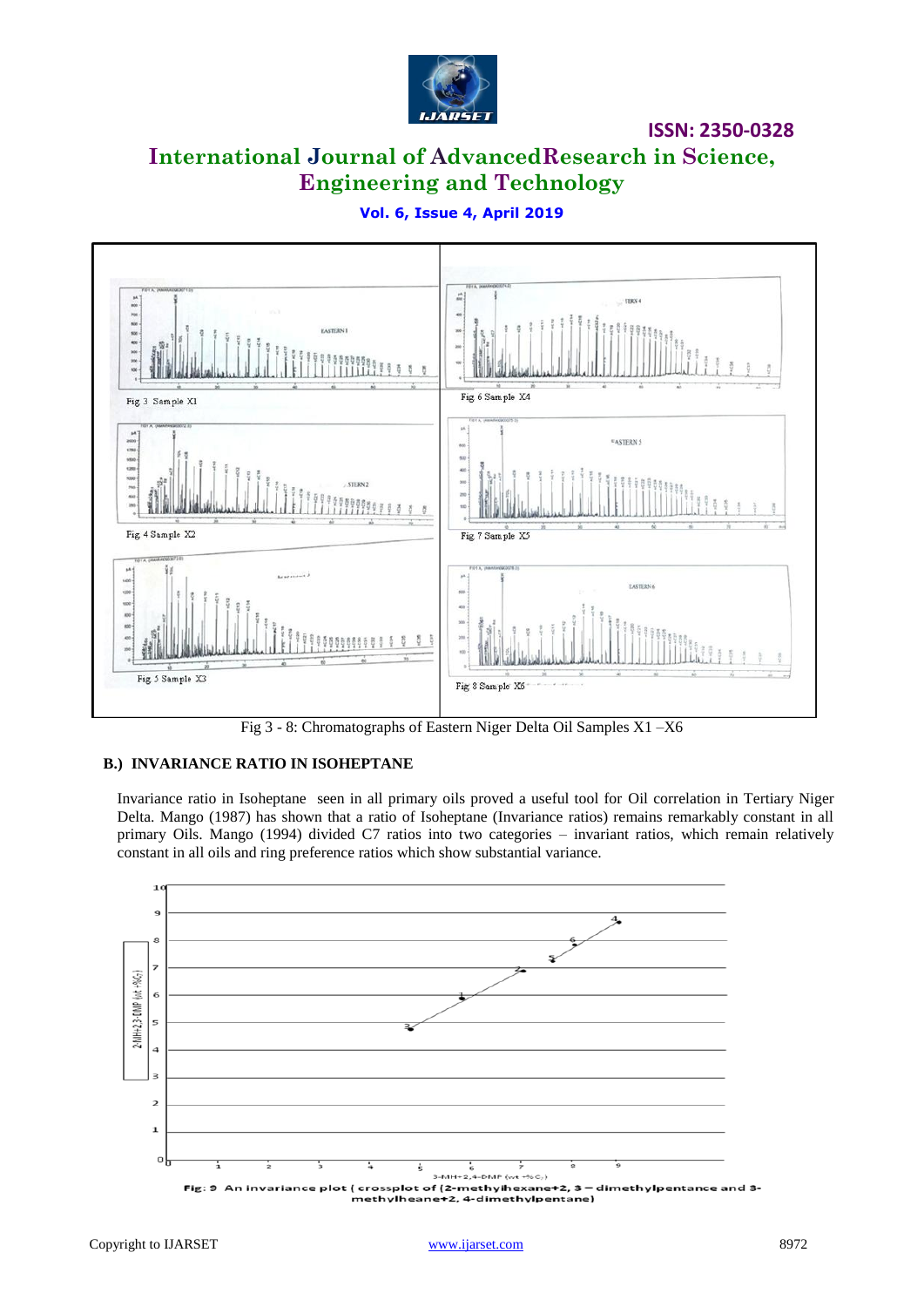

# **International Journal of AdvancedResearch in Science, Engineering and Technology**

**ISSN: 2350-0328**

#### **Vol. 6, Issue 4, April 2019**

The variation in ratio  $(K_1)$  that exist in all oils can be explained by the variations in homologous oil sets, that is sets of oils from a common source as observed by Eneogwe, 2003. Thus various source rocks generate oils with constant and distinct  $K_1s$ . Light hydrocarbons have proved very effective in oil-oil and oil- source rock correlation (koons et al, 1974, Erdman and Morris, 1974, Williams, 1984, Cardwell, 1977; Deroo et al, 1977 Phillipi, 1984, Kornack, 1993; Harpen, 1995) Ratios of light hydrocarbons (LHs) defined by Mango, 1987, may provide another means of evaluating the Niger Delta Petroleum systems independent of higher hydrocarbons.

Cyclopentane-rich oils are distinct from all other oils in essentially all light hydrocarbon ratios but similar distinctions between oil types exhibiting high concentrations of cyclothexanes are less clear. Methyclohexanes and Toluene were the most important discriminating variables. Plot of the oil samples on Methyclonexane versus Toluene is shown in Fig.10



Fig 10 Cross Plot of Methylcyclohexane Versus Toluene (% $C_7$ )

This plot shows that oil samples 4,5 and 6 indicates higher six ring preference (6RP) than oils from samples 1, 2 and 3 wells in Niger Delta. The light hydrocarbons (LHs) from the six wells in eastern Nigeria Delta from the plot shows strong six-ring preference, consistent with oil from terrestrial deltaic source rocks.

A ternary plot of Cyclopentane (CP), Methycyclohexane (MCH) and Toluene (TL) Fig. 11 showed that the two homogous oil sets identified remained tight constrained and distinct.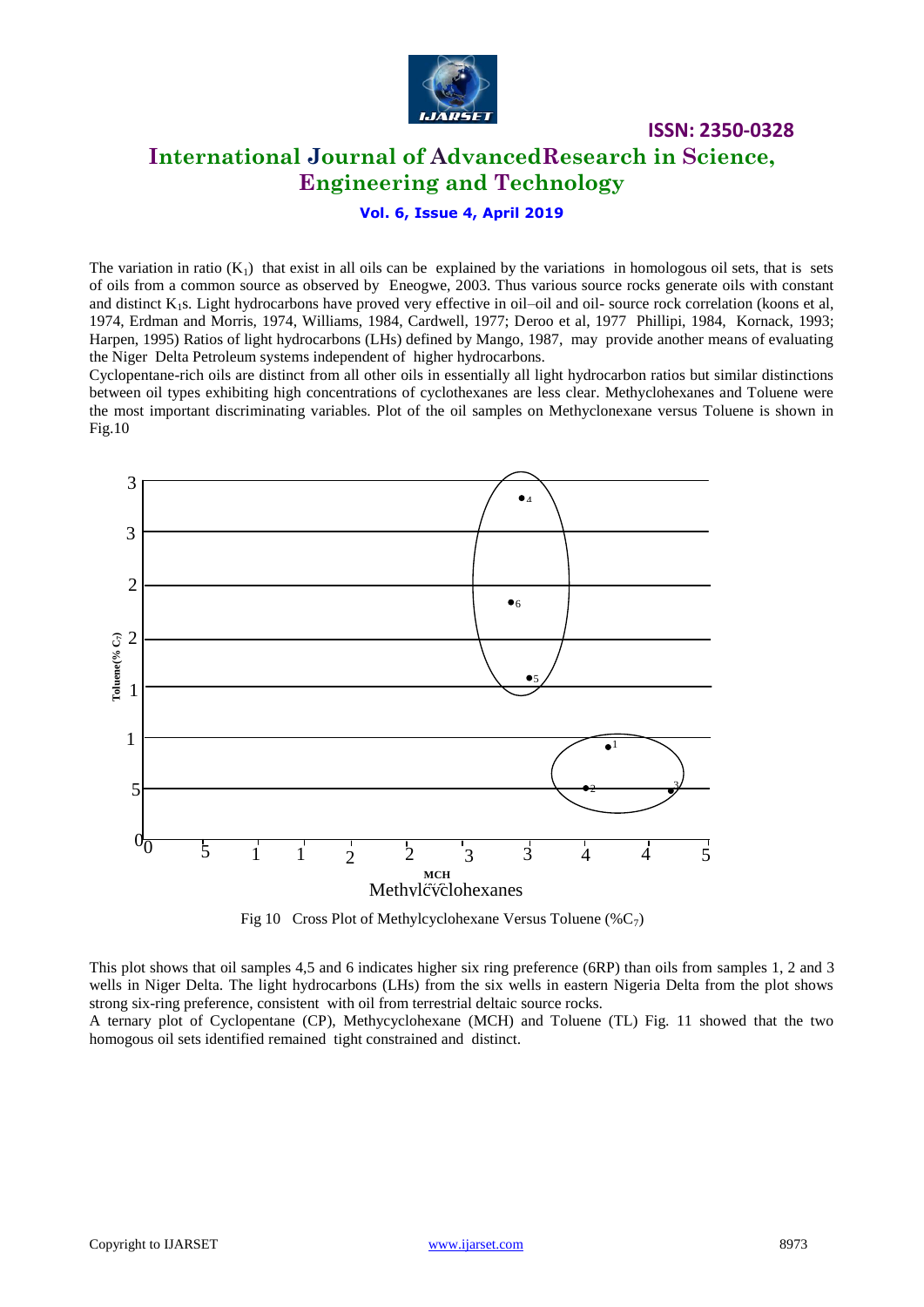

# **International Journal of AdvancedResearch in Science, Engineering and Technology**

**ISSN: 2350-0328**

**Vol. 6, Issue 4, April 2019**



0 **Fig: 11 Ternery plot of Cyclopentane, Methylcyclohexane and Toluene.**

#### **C.) BIOMARKERS**

Pristane/Phytane ratios are commonly used in correlations. High wax non-marine source rocks have Pr/ph ratio between 4 to 11 while low wax oils from marine source rocks have ratios of Pr/Ph from 1 to 3. Pr/Ph ratios of petroleum ordinary reflect the nature of the contributing organic matter; it also increases with thermal maturation. The Pr/Ph ratio is a good indicator of the redox potential of the source sediments (Didyk et, al, 1978). Their finding shows Pr/Ph ratios less than unity  $(\langle 1 \rangle)$ , indicate anoxic depositional environment while oxic environments are indicated by Pr/Ph greater than unity  $(>1)$ .

Application of this ratio to this study showed the following:

| Oil sample          | Pr/Ph       |          |
|---------------------|-------------|----------|
| $X_1$               | 1.05/0.32 1 | $= 3.23$ |
| $X_{2}$<br>$\alpha$ | 1.88/0.65   | $= 2.88$ |
| $X_3$<br>$\epsilon$ | 1.56/0.38   | $= 4.14$ |
| $X_4$<br>$\epsilon$ | 3.42/0.76   | $= 4.52$ |
| $X_5$<br>$\epsilon$ | 2.76/056    | $= 4.98$ |
| $X_6$<br>$\epsilon$ | 2.78/0.62   | $= 4.49$ |

From the result, all the oil samples are greater than unity indicating organic matter deposited in an oxic environment. Pr/Ph value greater than one  $(>1)$  are believed also to be characteristic of petroleum from shale source rocks, Connan, (1981) Hughes, (1984), Palacas, (1984), Moldowan et al (1985); ten Haven et al (1988). Marine Organic matter usually has Pr/Ph ratios < 2.5, while organic matter from the terrestrial environment indicates ratios from 3.0 upwards. The result of this as shown above indicated that the six oil samples from the eastern Niger Delta were all derived from terrestrial in origin and from shale as a source rock. Isoprenoid / n-paraffin ratio

Pristane/nC<sub>17</sub> and Phytane/n-C<sub>18</sub> are used also in the correlation of the crude samples. Lijimbach (1975) observed that oils from rocks deposited under marine conditions indicated Pr/nC<sub>17</sub> ratios < 0.5. Phytane/nC<sub>18</sub> ratio > 0.3 are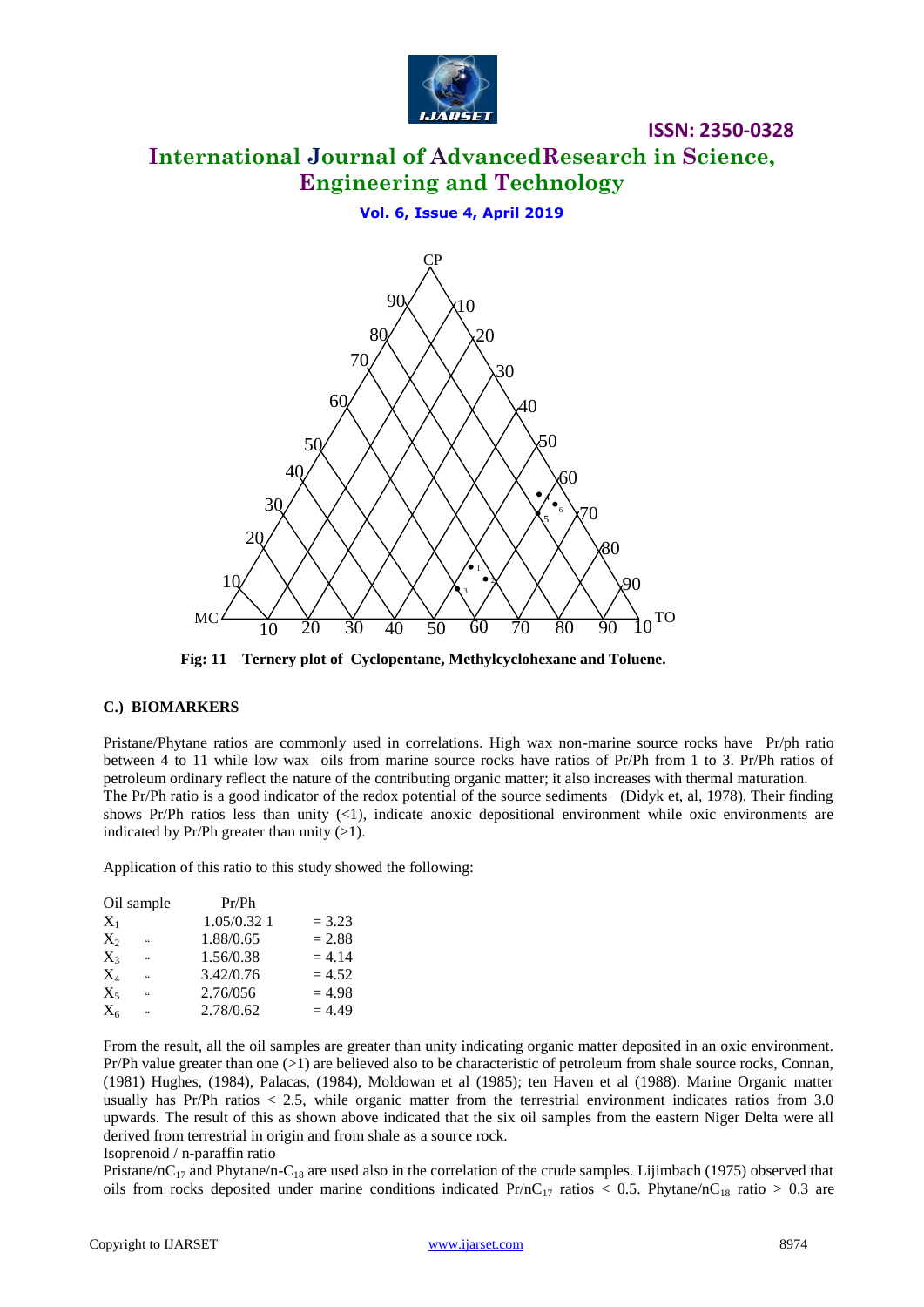

## **International Journal of AdvancedResearch in Science, Engineering and Technology**

#### **Vol. 6, Issue 4, April 2019**

characteristic of petroleum from shale source rock while Ph/n  $C_{18}$  < 0.3 is from carbonate source rocks,(Palacas, 1984; Connan,1981).

| Samples         | Pr/n C17             | Ph/nC18            |
|-----------------|----------------------|--------------------|
| X1              | $1.05/1.1.15 = 0.91$ | $0.32/0.99 = 0.32$ |
| X2              | $1.88/2.01 = 0.94$   | $6.65/1.80 = 0.36$ |
| $\overline{X3}$ | $1.56/1.41 = 1.11$   | $0.38/1.14 = 0.33$ |
| <b>X4</b>       | $3.42/2.34 = 1.46$   | $0.76/2.16 = 0.35$ |
| X <sub>5</sub>  | $2.78/1.95 = 1.43$   | $0.56/1.79 = 0.31$ |
| X6              | $2.78/2.24 = 1.24$   | $0.62/1.95=0.32$   |

**Table 2** Results of ratios of  $Pr/nC_{17}$  and  $Ph/nC_{18}$  of the Eastern Niger Delta oil samples

#### **V. DISCUSSION**

The chromatogram indicated that the analysed oil samples contain hydrocarbons of the range  $C_3$ -C<sub>33</sub>. X1 X2 and X3 oil samples showed reduce light ends (Unimoda). X4, X5 and X6 are bimodal n–paraffins and contain more heavy nparaffins.

From Mango (1987) invariance ratio in isoheptane, the six oil samples indicated they are terrestrial origin with little or no marine organic matter but samples X4, X5 and X6 being terrestrials contains organic matter derived from marine environment. On the ratios of the Pristine/Phytane (Pr./Ph), high wax non marine source rocks has ratios from 1-3. From this study, it showed that two of the six samples X1 and X 2 are close to marine source rocks while X3, X4, X5 and X6 are indicating non marine source rocks ( $Pr/ph = 4.14 - 4.98$ ). Pr/Ph ratios > 1 also indicate petroleum from shale source rocks. Based on the result from Mango, 1987, all the samples in this study may have been derived from shale source rock. The result of Pr/Ph ratios in this study also falls in line with the finding of Didyk et al, (1978) that showed Pr/Ph ratios less than unity  $\langle 1 \rangle$  indicating anoxic environment of deposition. In this study all the Pr/Ph ratios are greater than >1, hence oxic environment of deposition. Again Pr/Ph ratios less than < 2.5 indicate marine organic matter. While terrestrial organic matter is greater than  $> 2.5$ .

From sample analysis of the oils in this study, the Pr/Ph ratios are greater than 2.5 this clearly indicated that the oils are terrestrial. On the account of the isoprenoid/n-paraffin ratio results show that all the Pr/n C17 ratios are greater than 0.5. The ratios range from 0.91-1.46 supporting the terrestrial environment of the organic matter. The phytane/n C18 ratios are greater than 0.3, the highest ratio for carbonate source rocks. Ph/n-C18 results (0.31,-O.35) based on this study confirms that the source rock of the studied Eastern oils is Shale.

#### **VI. CONCLUSION**

The results presented in this study, suggest that the six crude samples from the eastern Niger Delta basin can be grouped into 2 families consisting of oils with more terrigeneous matter and the ones with less terrigeneous organic matter.

The bimodal distribution of X4, X5 and X6 oils from the Chromatograms is associated with more mature oils as opposed to the unimodal distribution of the eastern X1, X2 and X3 oils that is less mature. Eastern X4,X5 and X6 oils have the greater land plant input, which is seen by the average value of the Pristane/phytane ratio (4.66) and higher six ring-paraffins (6RP). These attributes simply support belief that the oils were generated from sources rocks with abundant terrestrial organic matter deposited under oxic (Pr/Ph72.5) condition.

Eastern X1, X2 and X3 oils have Pristane/Phytane ratio of 3.42 suggesting terrigeneous source with input of marine organic matters. Pr/Ph ratios also indicated that the organic matter that formed the crudes was deposited under oxic conditions. The Plot of Methylcyclohexane and Toluene shows that though all oils exhibited high 6Rp, the oils from eastern X4, X5 and X6 wells showed higher 6RP than the oils from eastern X1, X2 and X3 which is consistent with oils from terrestrial deltaic source rocks.